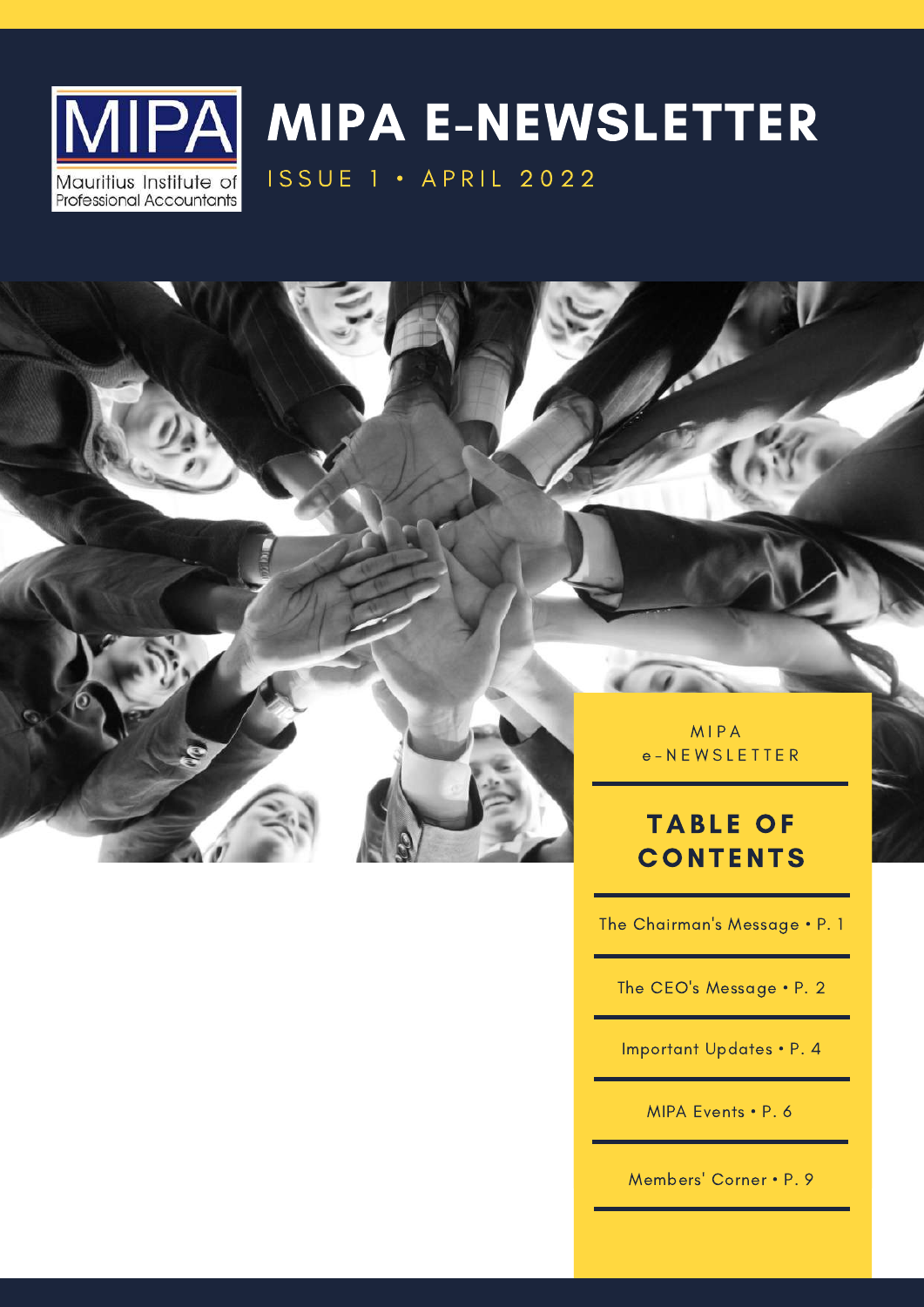

### THE CHAIRMAN'S MESSAGE

#### BY MR. DEN SURFRAZ

It is my great pleasure to extend heartfelt greetings to the readers of the first issue of the e-Newsletter of MIPA. I believe that the newsletter will serve as a window through which MIPA members can learn about MIPA's activities and events, achievements and progress made each quarter.

I would like to take this opportunity to thank our members for their contribution to this first enewsletter. We look forward to receiving more insightful articles in our upcoming issue.

#### **MORATORIUM PERIOD**

In line with our fight against Rogue Accountants, the board of MIPA has issued a communique in January 2022 to extend an exceptional moratorium period from 1st February 2022 to 30th June 2022 to all Professional Accountants, Public Accountants and Accounting Firms to be registered and to be in compliance with MIPA under the Financial Reporting Act 2004.

#### **TRAINING**

MIPA will continue to conduct several training sessions, some of which will be offered in conjunction with other regulatory bodies and collaborators. MIPA shall cover a wider range of topics in the coming quarter, ranging from IFRS standards to new technologies. Last year, due to the impact of the global pandemic, MIPA moved from face-to-face interactions to online training sessions. However, we will soon be providing face-to-face training as well.

#### ETHICS AND IFAC'S SUSTAINABLE DEVELOPMENT

As Professional Accountants, one's responsibility is not only to fulfil the requirement of a client or the employing company but also to act in the public interest and remain focused on ethical responsibilities. It is necessary to keep on reinforcing the idea of maintaining and observing the highest ethical standards repeatedly.

IFAC has long recognised that the keyway to protecting the public interest is to develop, promote and impose internationally recognised standards as a means of ensuring the reliability of information that is dependent on investors and other shareholders.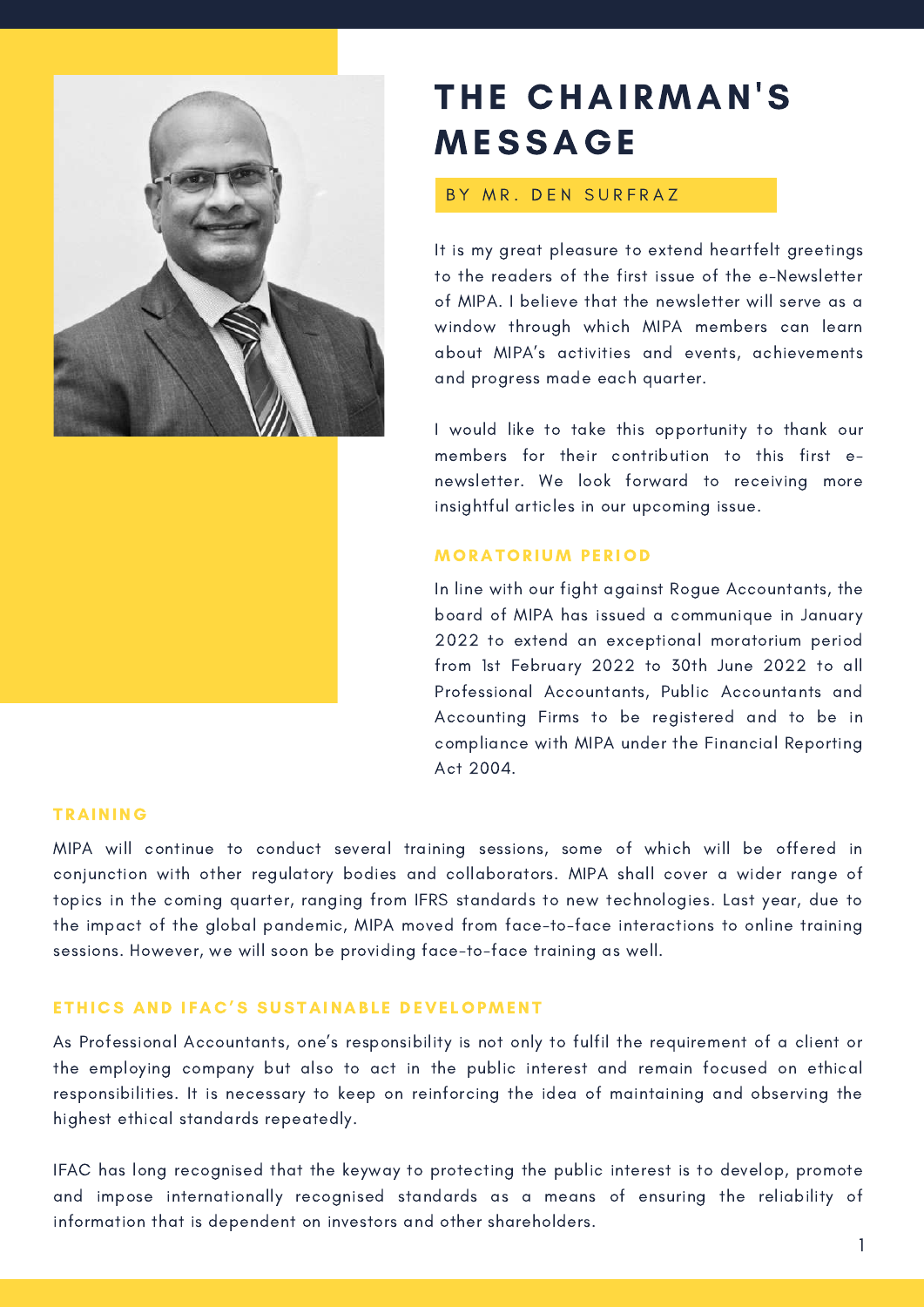IFAC has issued the 2030 Agenda for Sustainable Development, which explores the role of the global accountancy profession in contributing to the 2030 agenda for sustainable development.

The publication highlights the discussion from IFAC Professional Accountants in Business (PAIB) Committee workshops held on how the global accountancy profession can contribute to the success of the sustainable development goals.

It details opportunities for the profession to contribute to the SDGs, in particular: Quality education, Gender equality, Decent work and economic growth, and Climate action, among others.

#### **MEMBER PORTAL**

MIPA is currently working on a new Member Portal designed to ensure an easier login process and to allow registered users to access updated resources, interactive tools and content. It will be a one-stop shop where members can renew their membership, view member news, upcoming events, and get access to relevant resources.

While the e-newsletter has been issued with an objective to update members about various activities of MIPA, I wish all the readers an enriching and erudite reading experience.

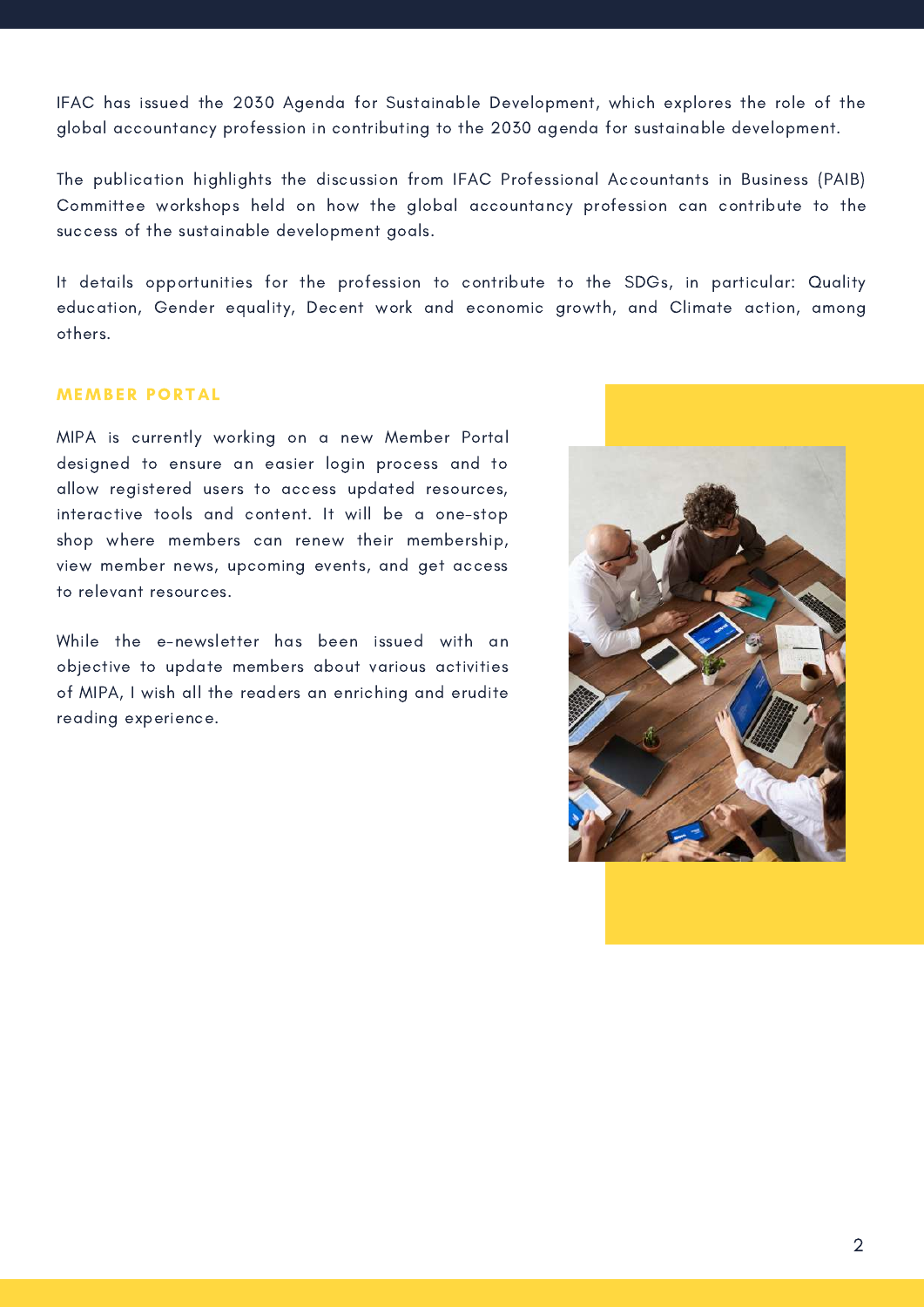

## THE CEO'S MESSAGE

BY MR. S. SHARMA

Dear Members,

Welcome to our first newsletter!

MIPA is proud to provide you with this very first e-newsletter which will not only provide readers with an update on MIPA's strategy but will also act as a platform to allow MIPA members to connect and share their opinion on topical areas affecting the accounting profession. At the most fundamental level, connection is the value we provide as a professional body.

#### EVERY QUARTER, THIS DIGEST WILL PROVIDE A SNAPSHOT OF THE KEY SUCCESSES AND INSIGHTS.

We are pleased to announce that MIPA is currently working on the issuance of practising certificates. We have already conducted industry consultations.

Given the rapidly changing environment, MIPA is currently working on amendments to the Financial Reporting Act 2004. This will ensure continued relevance with the current context and market realities and uphold the reputation of the Accountancy profession.

We are also thrilled to announce that, this year, MIPA is trying to acquire its own premises. This will allow MIPA to save in terms of lease renewals and hefty rental increases. It may also give us the ability to create a purpose-designed space where we may be able to conduct our own training and conferences.

I would like to take this opportunity to sincerely thank all the contributors for sending their articles and sparing time for the cause of the profession. In order to make the newsletter more resourceful, we need your support by way of contribution updates and useful suggestions. Kindly send us your contributions for the next newsletter on [info@mipa.mu](mailto:info@mipa.mu) and the editorial team will publish the best contribution at its own discretion.

I seize the moment to extend my gratitude and appreciation to the editorial team for making this launch possible.

#### **Happy Reading!**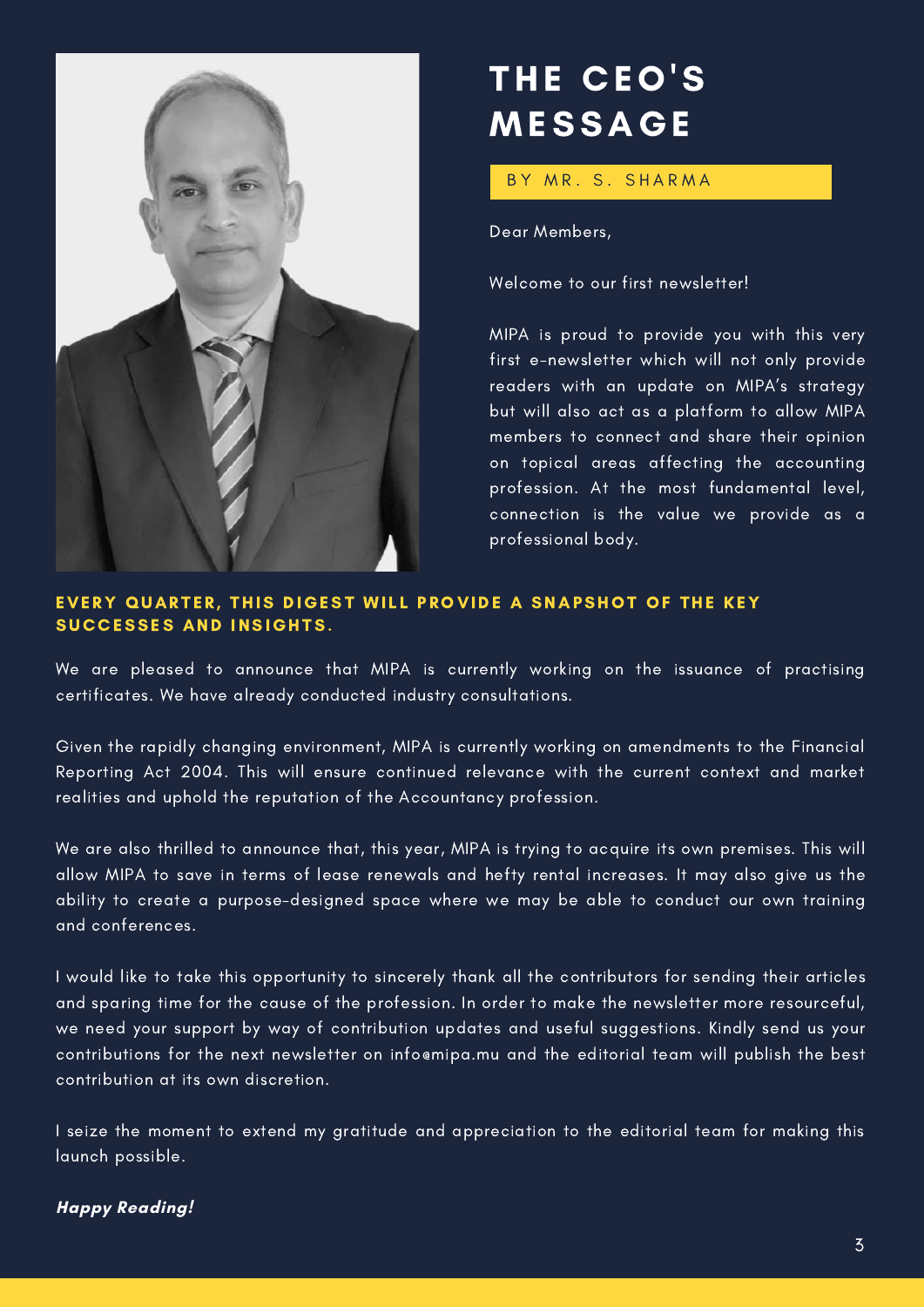## **IMPORTANT UPDATES**

#### E X C E P T I O N A L M O R A T O R I U M P E R I O D 2 0 2 2

On 26th January 2022, a communique was issued regarding the decision of the Board of MIPA to extend an exceptional moratorium period from 1st February 2022 to 30th June 2022 to all Professional Accountants, Public Accountants and Accounting Firms to be registered and to be in compliance with MIPA under the Financial Reporting Act 2004.

"This decision is part of our ongoing fight against rogue accountants and ensuring that they comply with the relevant legislation. We want to provide an opportunity to those concerned to register with MIPA before Thursday 30 June 2022 so that they can lawfully provide professional services in Mauritius. Beyond this moratorium period, MIPA will be taking sanctions against illegal practices."

S. Sharma, CEO of MIPA

#### [Read](https://www.mipa.mu/assets/upload/gallery_large/1551191170_MIPA%20Communiqu%C3%A9%20-%20Moratorium%20Period%202022-1.png) more

#### N A T I O N A L BUD G E T REPRESENTATION 2022

MIPA Members were invited to submit their budget representations before Monday 21st March 2022 in view of the National Budget 2022/2023.

Budget Representations will be compiled and submitted to the Ministry of Finance, Planning and Economic Development ahead of the forthcoming budget.

#### MAURITIUS OFFICIALLY OUT OF THE EU BLACKLIST

The European Commission (EU) officially de-listed Mauritius from its list of high-risk third countries on the January 7th, 2022. This confirmation by the EU shows the commitment of the jurisdiction in enhancing its regulatory regimes to global standards

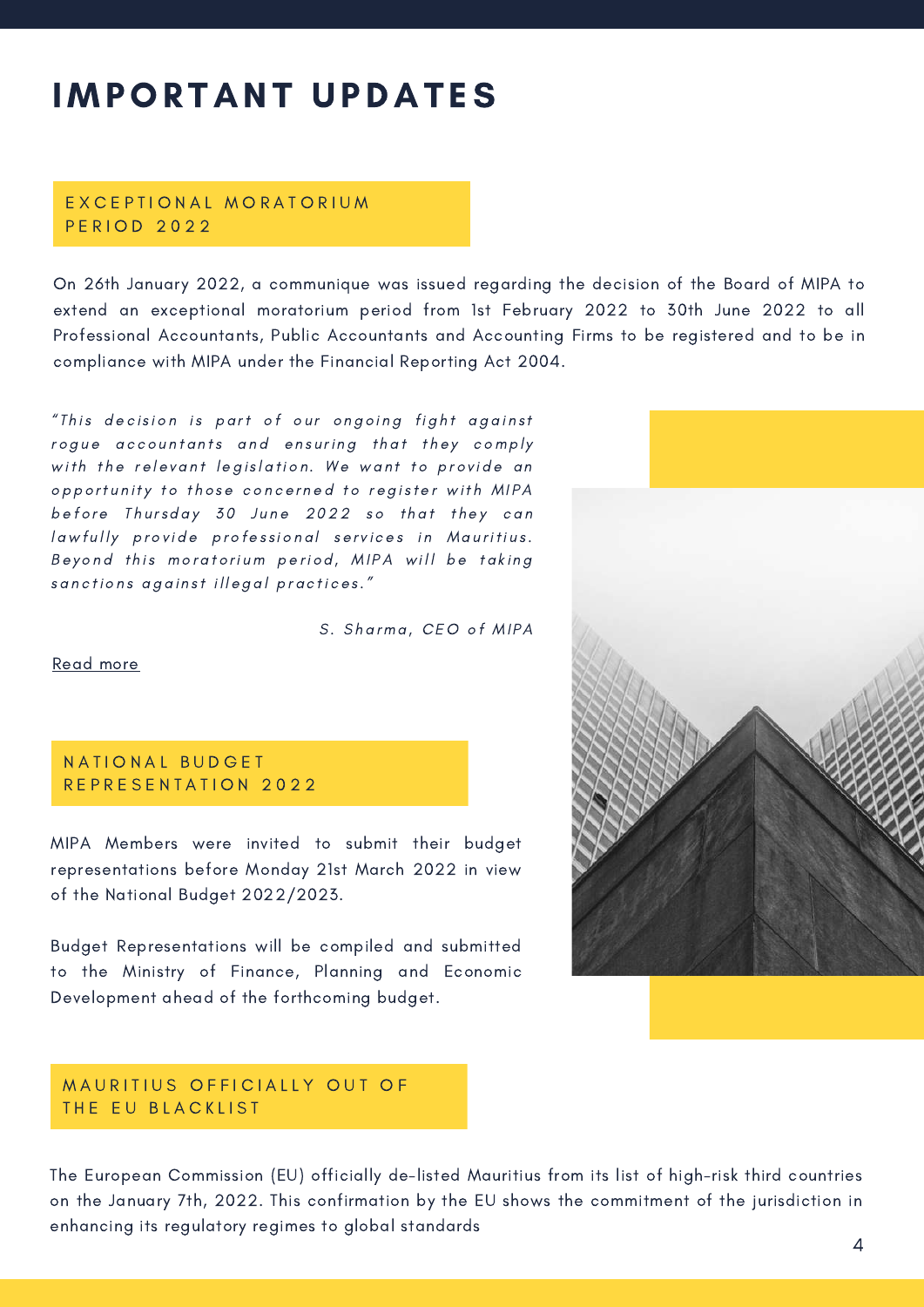### **IMPORTANT UPDATES**

#### PUBLIC REPORT: ML/TF RISK ASSESSMENT ON VIRTUAL ASSETS AND VIRTUAL ASSET SERVICE PROVIDERS

This VA/VASP risk assessment contributes towards meeting the requirements of Recommendation 15 of the Financial Action Task Force (FATF) to identify, assess and understand the ML/TF risks which the VA/VASP ecosystem could pose for Mauritius.

It also aims to:

- inform authorities on the prioritisation and allocation of resources as well as actions to be taken at national and sectoral levels to prevent or mitigate the ML/TF risks identified;
- enhance the understanding of stakeholders on ML/TF risks associated with VA/VASPs in Mauritius; and
- inform the ML/TF risk assessment of regulated entities and their risk management approaches.

View the Public [Report](https://financialservices.govmu.org/Documents/Public%20Version%20of%20the%20VA_VASP%20Risk%20Assessment%20report%2024%20Feb%202022.pdf)

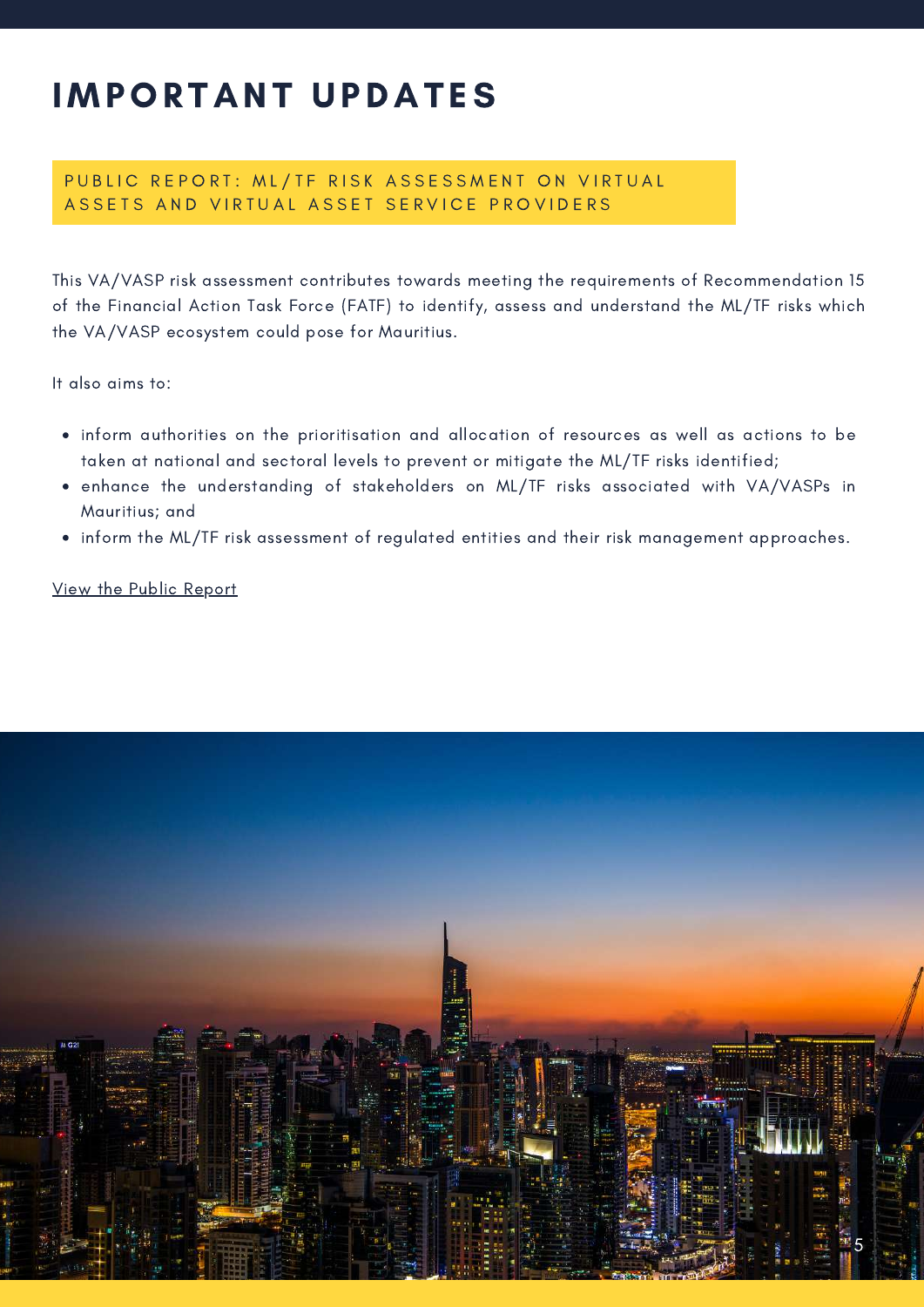### **MIPA EVENTS**



#### **JANUARY 2022**

#### ICC Outreach on Targeted Financial Sanctions (TFS), Suspicious Transaction Reports (STR) and Beneficial Owner Information

The Technical Sub-committee on Legal and Regulatory Requirements, Training and Outreach of the Inter-Agency Coordination Committee (ICC), represented by the Attorney General's Office (AGO), the Bank of Mauritius (BoM), the Financial Services Commission (FSC), the Financial Intelligence Unit (FIU), the Gambling Regulatory Office (GRO), the Mauritius Institute of Professional Accountants (MIPA), the Registrar of Companies (RoC), and the Registrar of Associations (RoA), organised a virtual workshop on Targeted Financial Sanctions (TFS), Suspicious Transaction Reports (STR) and Beneficial Owner Information.

The outreach session was conducted via Zoom Webinar on Thursday 27th January 2022 and saw the participation of 308 attendees. The overarching goal of the workshop is to apprise Compliance Officers/MLROs/ Deputy MLROs of the rationale for filing STR.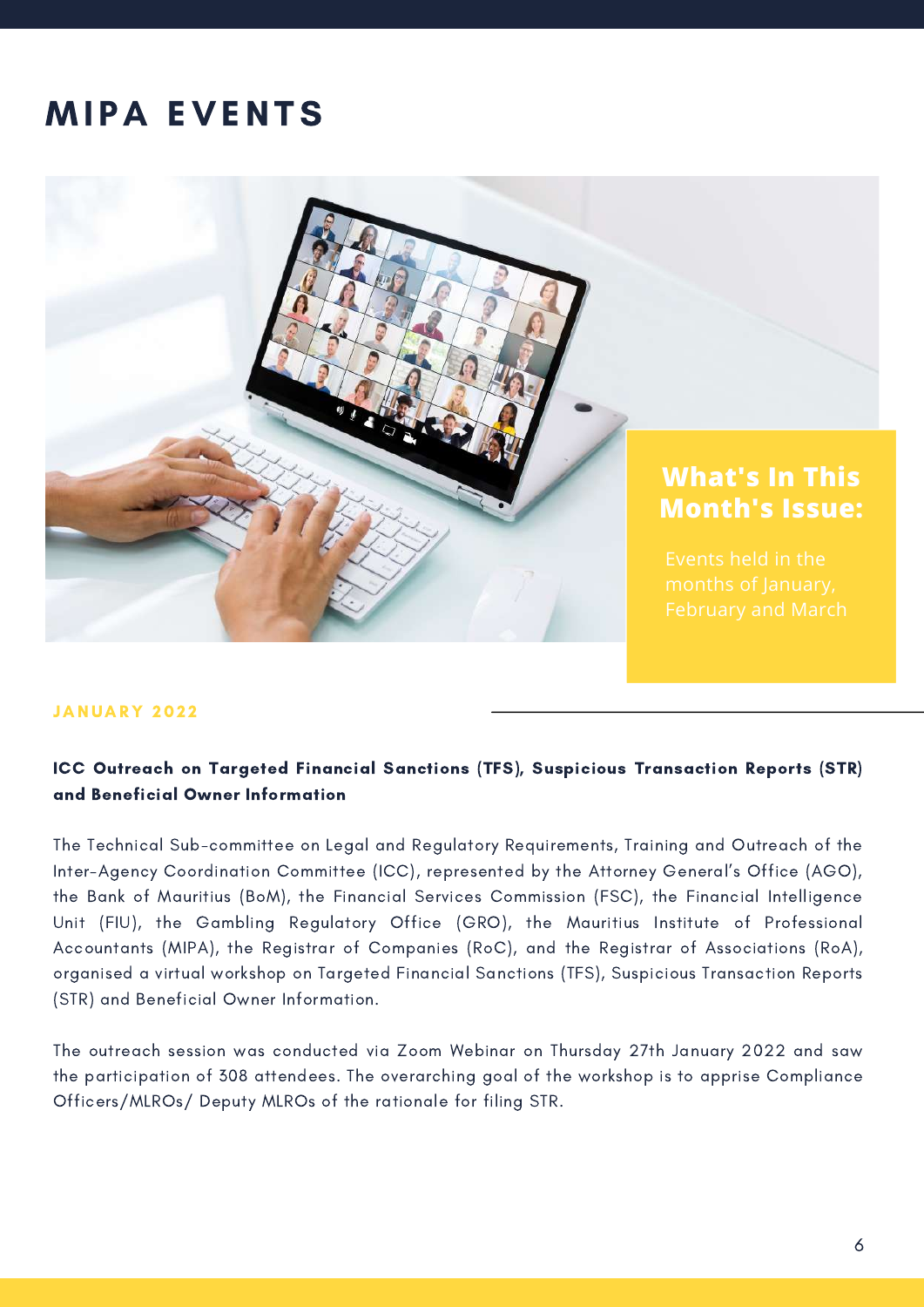### **MIPA EVENTS**

#### FEBRUARY 2022

#### Virtual Training on the Portable Retirement Gratuity Fund ("PRGF")

MIPA, in collaboration with the Mauritius Revenue Authority (MRA), organised a free virtual training session on the Portable Retirement Gratuity Fund ("PRGF") on Friday 11th February 2022.

The objectives of the training were to provide an overview of the PRGF, its rationale and to explain the mechanism put in place by MRA. A total of 587 members attended the event.

#### Virtual Training on the Virtual Asset/Fintech

FinTech solutions are reshaping the accounting and financial services industry through disruptive technologies like artificial intelligence and blockchain. The rapid growth and evolving innovations in FinTech require flexibility and perseverance as well as risk tolerance. MIPA, in collaboration with Wakanda 4.0, organised a free virtual training session designed to provide the knowledge and expertise for companies to keep pace with these changes.

The free training session was held on Friday 18th February 2022 and welcomed a total of 442 members who attended the event.

#### ICC Outreach on Supervisory Assessment for Beneficial Ownership Information

The Technical Sub-committee on Legal and Regulatory Requirements, Training and Outreach of the Inter-Agency Coordination Committee (ICC), represented by the Attorney General's Office (AGO), the Bank of Mauritius (BoM), the Financial Services Commission (FSC), the Financial Intelligence Unit (FIU), the Gambling Regulatory Office (GRO), the Mauritius Institute of Professional Accountants (MIPA), the Registrar of Companies (RoC), and the Registrar of Associations (RoA), organised a virtual workshop on Supervisory Assessment for Beneficial Ownership Information.

The outreach session was conducted via Zoom Webinar on Wednesday 23rd February 2022 and saw the participation of 454 viewers. The overarching goal of the workshop is to apprise Compliance Officers/MLROs/ Deputy MLROs of the rationale for Beneficial Ownership Information.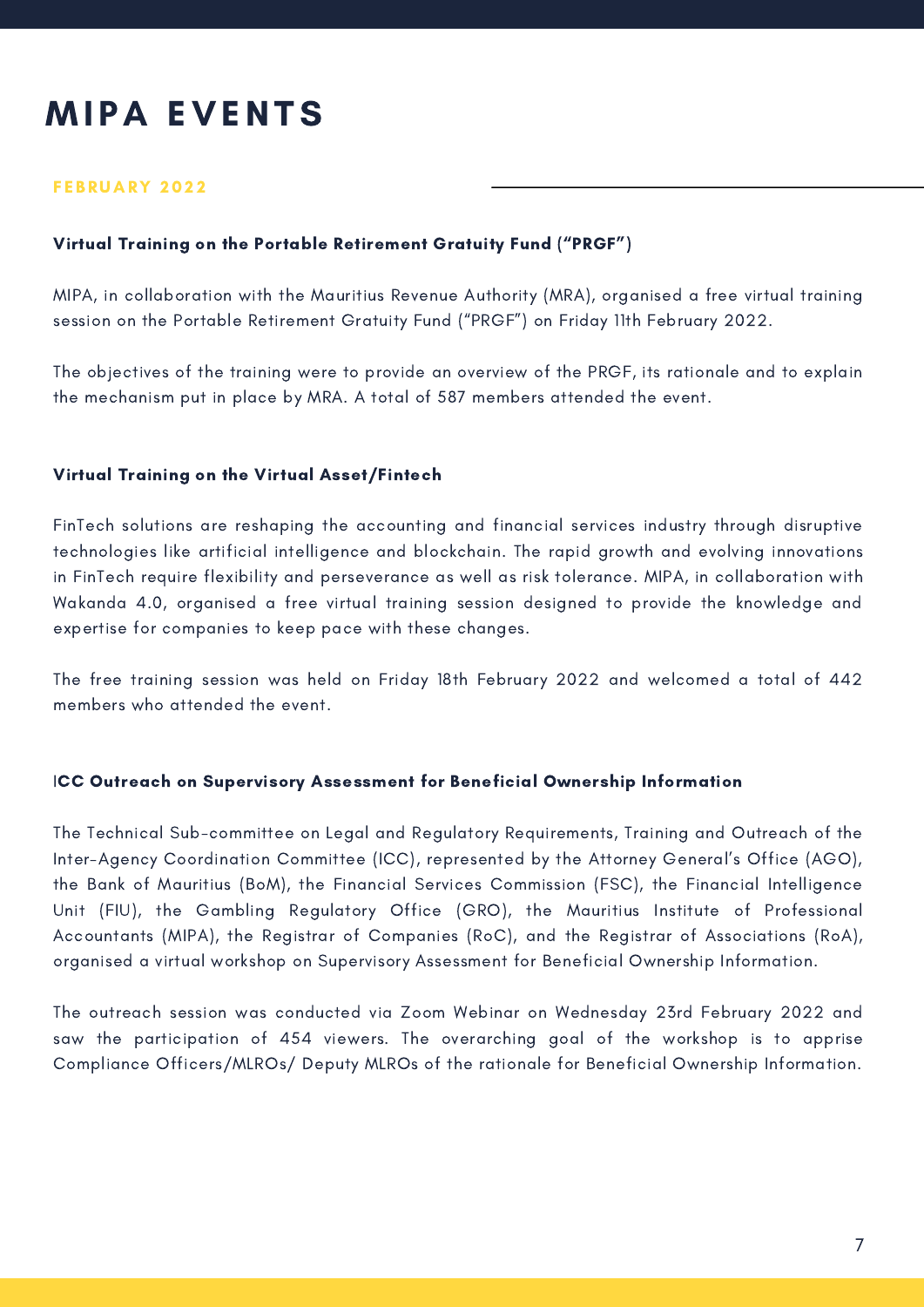### **MIPA EVENTS**

#### **MARCH 2022**

#### Virtual Training on the Portable Retirement Gratuity Fund ("PRGF")

MIPA, in collaboration with the Mauritius Revenue Authority (MRA), held a free virtual refresher training session on the Portable Retirement Gratuity Fund ("PRGF") on Wednesday 23rd March 2022. The event saw the participation of 303 participants.

#### ICC Outreach on Internal Control and Enterprise-Wide Risk Assessment

The Technical Sub-committee on Legal and Regulatory Requirements, Training and Outreach of the Inter-Agency Coordination Committee (ICC), represented by the Attorney General's Office (AGO), the Bank of Mauritius (BoM), the Financial Services Commission (FSC), the Financial Intelligence Unit (FIU), the Gambling Regulatory Office (GRO), the Mauritius Institute of Professional Accountants (MIPA), the Registrar of Companies (RoC), and the Registrar of Associations (RoA), organised a virtual workshop on Internal Control and Enterprise-Wide Risk Assessment.

The outreach session was conducted via Zoom Webinar on Tuesday 29th March 2022 and saw the participation of 313 attendees. The overarching goal of the workshop is to apprise Compliance Officers/MLROs/ Deputy MLROs of the rationale for filing STR.

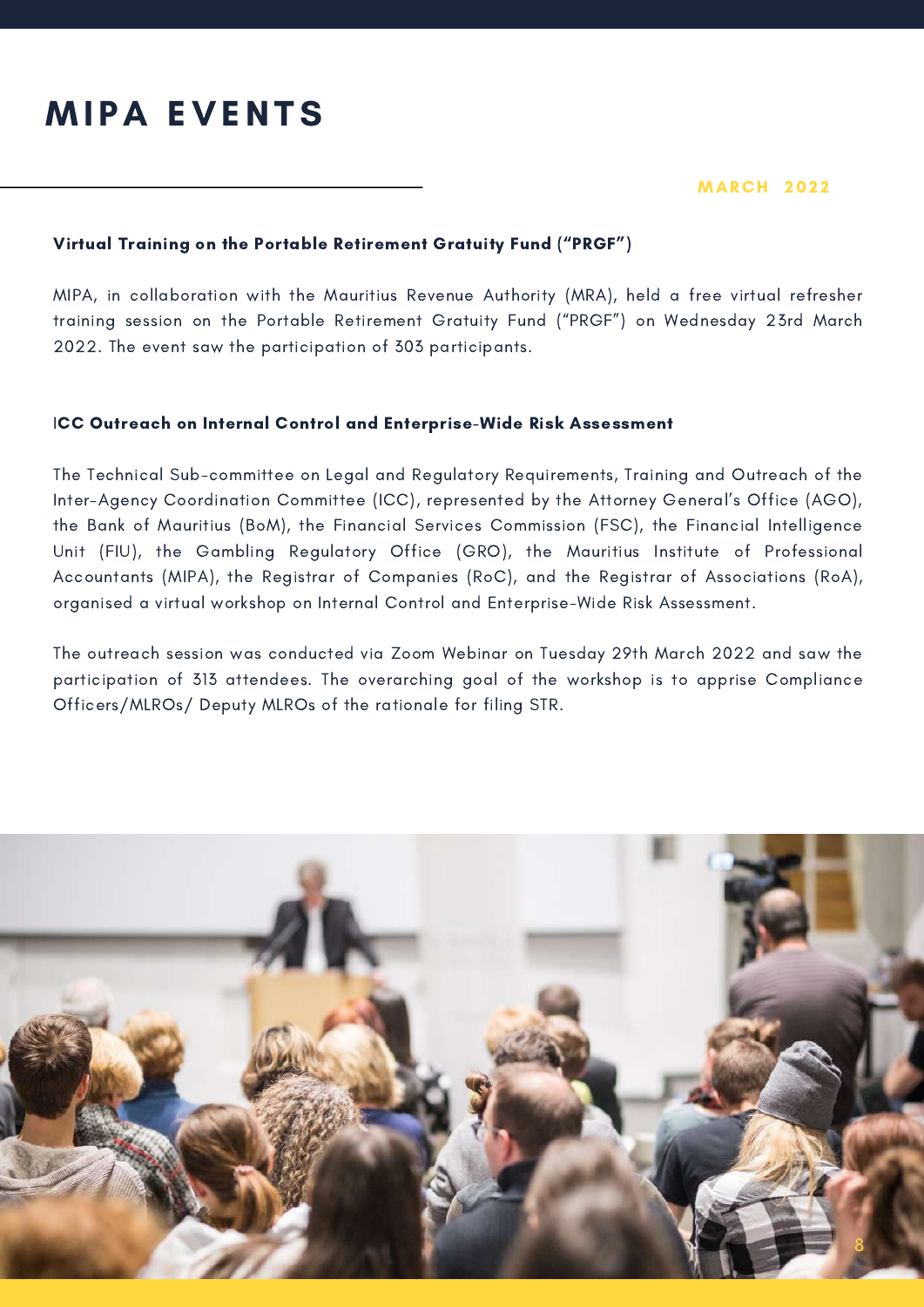# MIPA MEMBERS CORNER

### Dynamics and Prospects of FinTech Revolution in The Modern Mauritian Financial System

#### BY DR. BHAVISH JUGURNATH



The exponential rate at which technology has grown over the past decade has had an impact on an individual's life. Diversification is happening at an incredible speed worldwide across the banking industry due to digital innovation. Today, the power is in the hands of customers who desire effortless financial solutions that are simple to understand, promptly reachable and conveniently delivered with mobile phones being a platform of choice. In the wake of the reshaped operating landscape, banks around the world have invested massively to pursue their digital transformation to better connect with the hearts and minds of customers. Essentially, this gave rise to financial technology.

ACCORDING TO THE FINTECH REVOLUTION, A REDUCED COST AND AN IMPROVED QUALITY OF THE FINANCIAL SYSTEM CAN RESHAPE THE FINANCIAL SECTOR.

Since its inception, Fintech has greatly influenced the global financial market and the way consumers perform their financial transactions.

With the underpinnings of IT shifts, it has never been more important for organisations and Technology Leaders to anticipate and understand current and future disruptive technologies rising in the global and connected world. Over the past few years, an exponential number of new players have entered the financial markets with products ranging from payments, Artificial Intelligence, blockchain and Robot Process Automation to name but a few. These innovations are challenging the current companies' business models. To maintain the leading role in value chain creation, incumbent firms will not only have to adjust radically their processes, but also define new ways to collaborate in an ever-growing global world.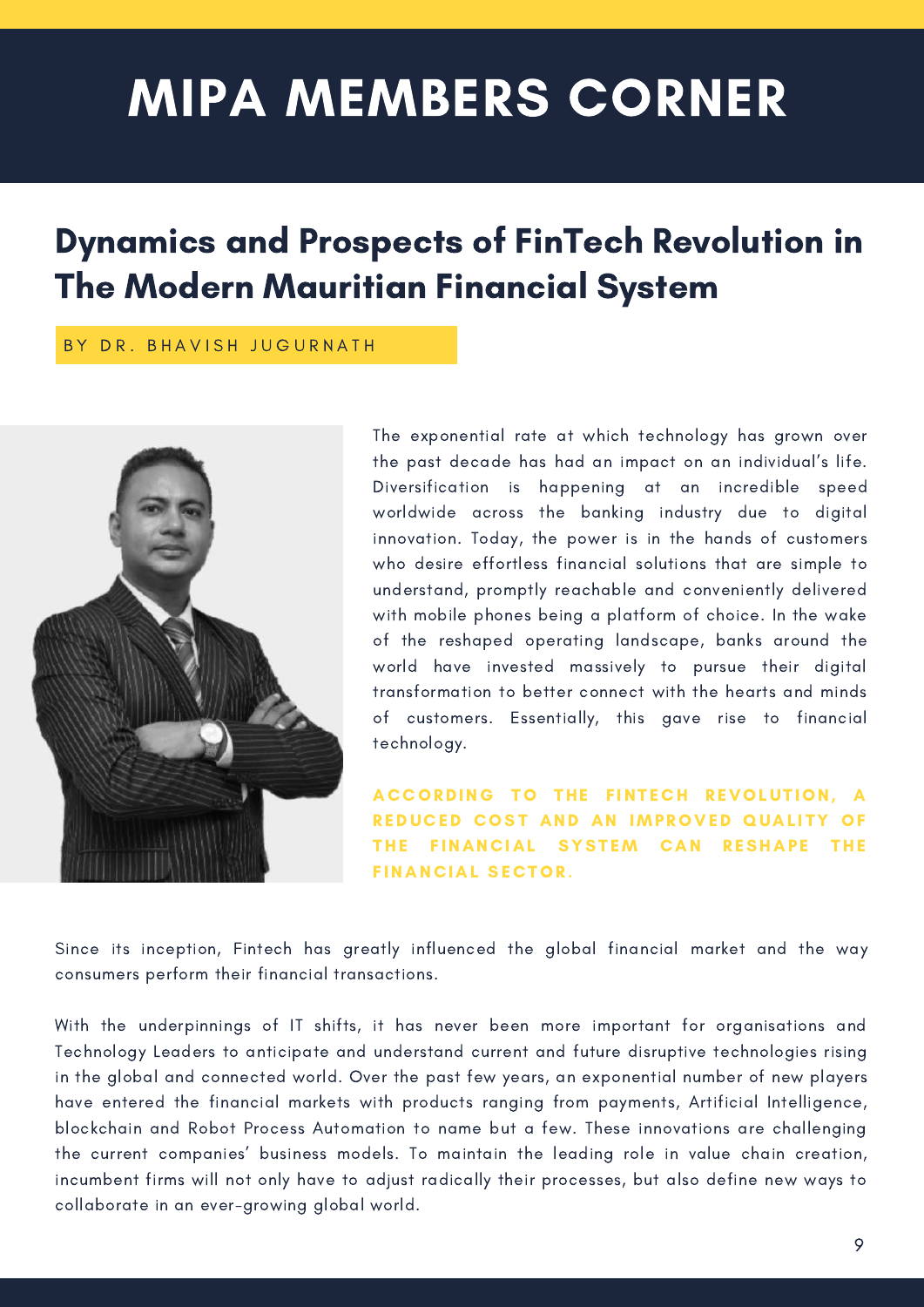

New technologies have shaken the client/provider relationship and organizations now need to adapt their business models to face new competitors and business models which will enable them to tackle new opportunities. In this way, digital and related services providing transformations are a key topic we want to emphasize with the development of FinTech hubs and the new ways of consuming retail services. This phenomenon is regarded as a real imperil to the long-established banking sector, and at the same time as an opportunity for the financial market.

There have been substantial innovation incentives for FinTech in Mauritius, from an 8-year tax holiday in the latest budget for IP created here, to an amendment to the investor Permit, whereby innovator investors have less onerous conditions to get residence here and set up. Recent legal changes include a licensing framework for the custody of digital assets. Wherever there are no regulations in place for a particular type of FinTech activity, there is the Regulatory Sandbox Licence (RSL), which allows those operating to have a licence and jurisdiction whilst the laws and regulations catch up. Bank of Mauritius in collaboration with the National Payment Switch has brought strategic changes by consolidating all electronic transactions such as the ATM, Mobile Payment Systems and the internet-based commerce portals.

The Bank of Mauritius issued a guideline on Mobile Payment Services applicable to both bank-based and non-bank-based mobile banking as well as mobile payment service providers. The guideline became effective as from February 2013. My.t money is a form of digital wallet allowing mobile payments. My.t Money is regulated by the Bank of Mauritius (BoM) and every transaction is validated through a PIN. The sensitive data of users are safe and compliant with the Data Protection Act 2017. There's no need to have a Bank Account to be able to use the services but there is the possibility to be connected to banks. For the case of My.t money, the banks connected are SBM, Maubank and Bank One. Having a flourishing long-established legal system, a supportive tax rate, a rapid internet connection and valued financial regulatory bodies, Mauritius is eligible to fintech growth in Africa.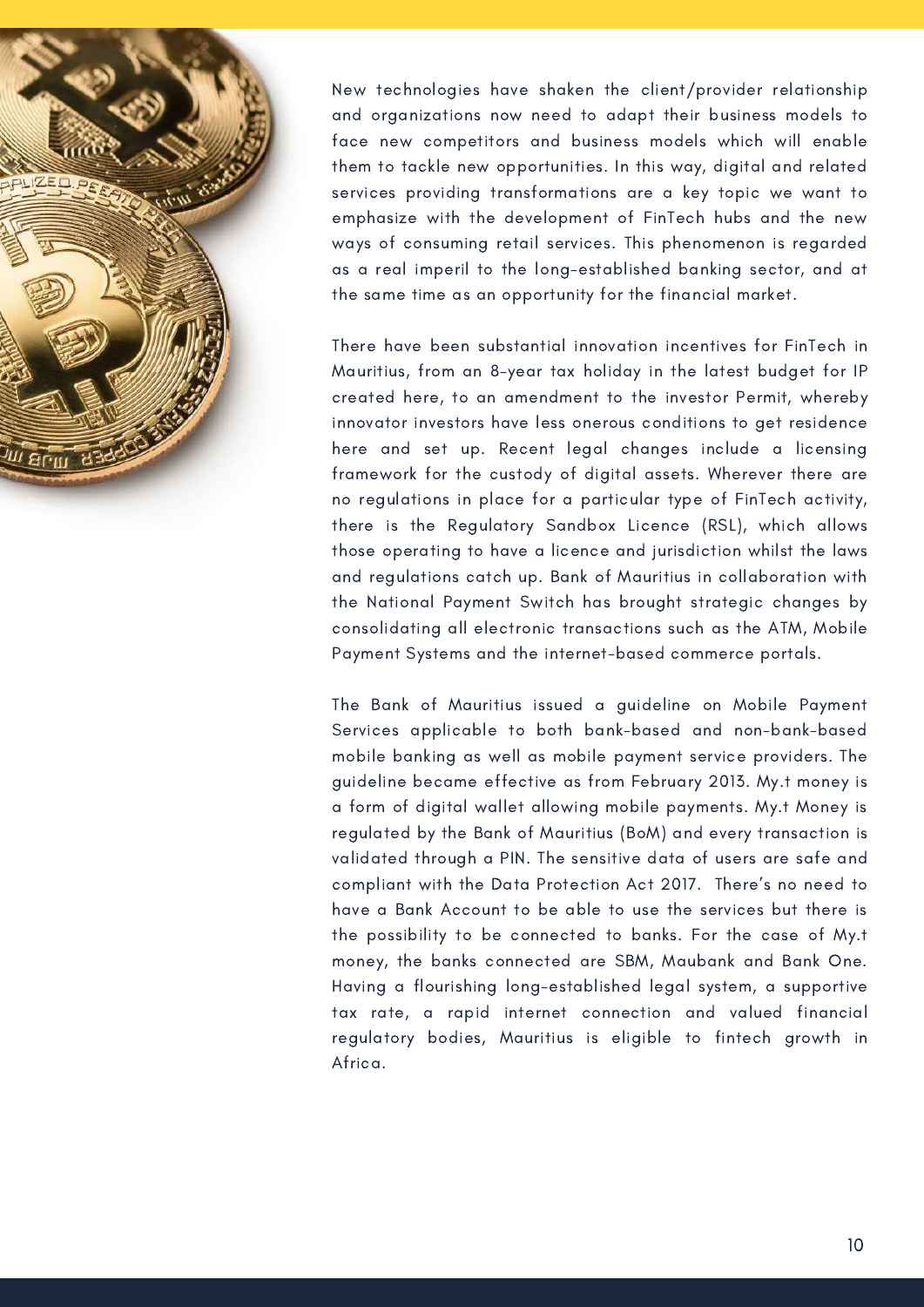Meanwhile, the introduction of licences in Mauritius for digital assets custodian services and a digital asset marketplace could be beneficial for a variety of international blockchain companies looking for a robust jurisdiction from which to operate. While it is good that Mauritius does recognise cryptocurrency as having a value, they are not legal tender and are not regulated. There is still work to be done, then, to ensure that the country can leverage the potential of cryptocurrency to attract sophisticated and expert investors and investment funds.

For businesses that want to access and do business with Mauritius, local expertise is essential. In less developed markets with limited infrastructure, intimate knowledge of financial processes and networks with the right organisations is crucial to ensuring financial settlement and a secure trading relationship. Mauritius is not just a gateway but a leading example for continental Africa. With similar economic landscapes, other African governments can watch and learn how to transform a largely unbanked population into a demonstrable opportunity. As the only international financial services centre that is also a member of all the major African regional organisations, Mauritius is an important portal and source of investment for low-income countries and directs most of its outward foreign direct investment to African countries, and some Asian countries as well.

#### THE COUNTRY'S HERITAGE AS A GATEWAY INTO AFRICA POSITIONS IT PERFECTLY TO FACILITATE AND ADVOCATE A NEW WAVE OF INVESTMENT IN THE FINTECH SPACE.

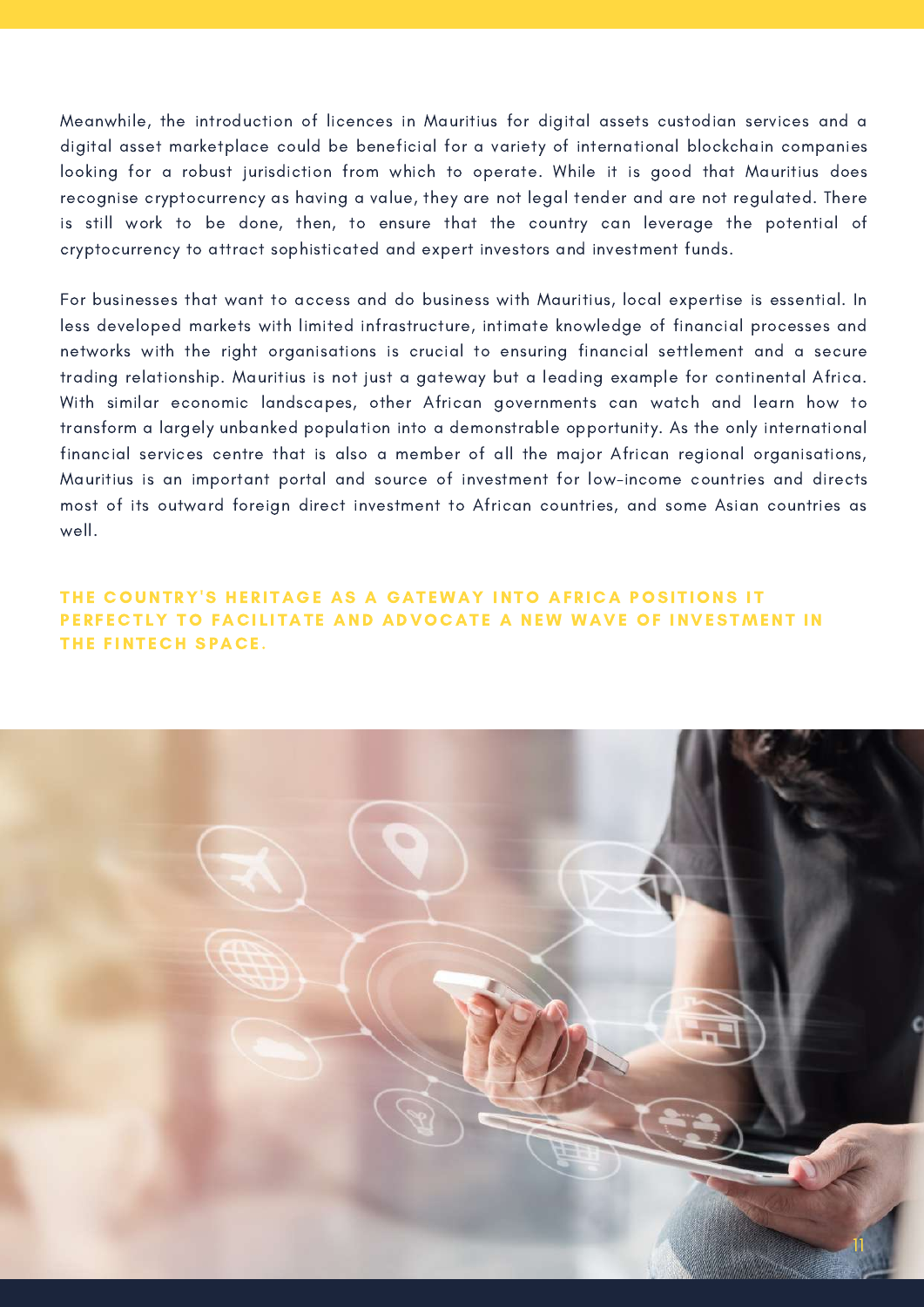### Ukraine-Russia Conflict: IFRS Reporting Implications

BY MR. LOTUS DZEKE



The Russian Federation's invasion of Ukraine and the subsequent global response to those military actions may have various significant financial effects on many entities. These effects ought to be reflected in an entity's financial statements in some shape or form. While our view below focuses on entities that apply IFRS, many of the financial reporting implications noted may be applicable to entities that apply other reporting frameworks.

The main question is whether the invasion of Ukraine by Russia is an adjusting or non-adjusting event after the reporting period for entities with the 31 December 2021 period ends.

INVASION WAS ON 24 FEBRUARY 2022. THEREFORE, FOR 31 DECEMBER 2021 REPORTERS, IT IS A NON-ADJUSTING EVENT HENCE PROVIDE APPROPRIATE DISCLOSURES.

**Exception:** If the effects of the conflict are so significant that an entity's management has determined that it intends to liquidate the entity or cease trading, or that there is no realistic alternative but to do so, the financial statements would not be prepared on a going concern basis (IAS 10.14), despite the fact that the triggering event occurred after the period end. This is because for purposes of assessing the going concern, all events after the reporting period are considered adjusting in nature.

For entities with a financial reporting period that ends from 24 February 2022 onward, the effects of the conflict on the reporting entity (if any) would definitely be included in the respective recognition and measurement considerations of the affected line items in that reporting period.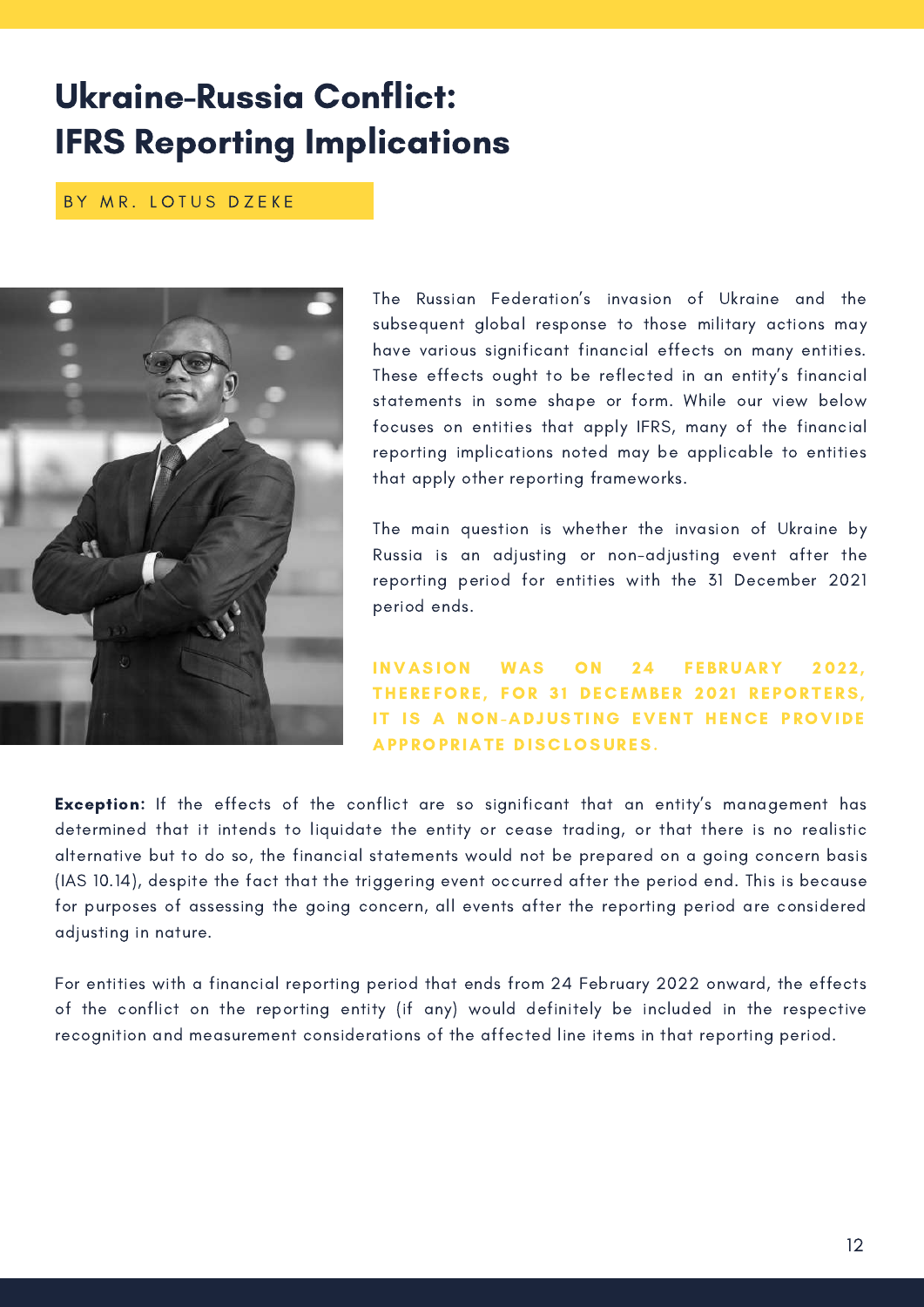### Financial Planning is an essential element in a person 's life

#### BY MR. CADER JAUNBOCUS



"It is normal that people are always looking for lucrative growth on investment. Why go for less, when you can get more? We live in a world where growing ones' wealth is essential", says Cader Jaunbocus.

This "Wealth Management" specialist takes stock of the importance of financial planning.

#### WHAT IS WEALTH MANAGEMENT?

"Wealth Management" is the legacy of an individual, family or organization, all the assets owned and valued at market price, minus debts and other financial commitments. Managing a legacy means maintaining it in such a way as to protect and/or increase its value and profitability. Generally, good wealth management consists of creating and increasing one's wealth (net of debts), in order to become richer or to achieve specific goals, such as a comfortable lifestyle, appropriate plans for medium-term to long term needs, the acquisition of more properties, financial investments, the cost of education for children, provisions for retirement, cover for the risks of death, disability, critical illness and loss of income.

#### WHY SHOULD AN INDIVIDUAL RESORT TO A "FINANCIAL PLANNING"?

An individual should resort to a "Financial Planning", because it will force him to know his basic needs, to take into account his other needs, goals, objectives and wishes including his retirement plans, even recognize his financial capacities and take into account the risks for each stage of a lifetime. A "Financial Planning" is essential in life. It's like building a home with a blueprint. It makes it possible to prepare for the future with appropriate plans for savings, investments, to cater for the needs of children higher education (overseas university), comfortable retirement, various risks for the protection of legacy, family, wealth for all goals that he wishes to realize.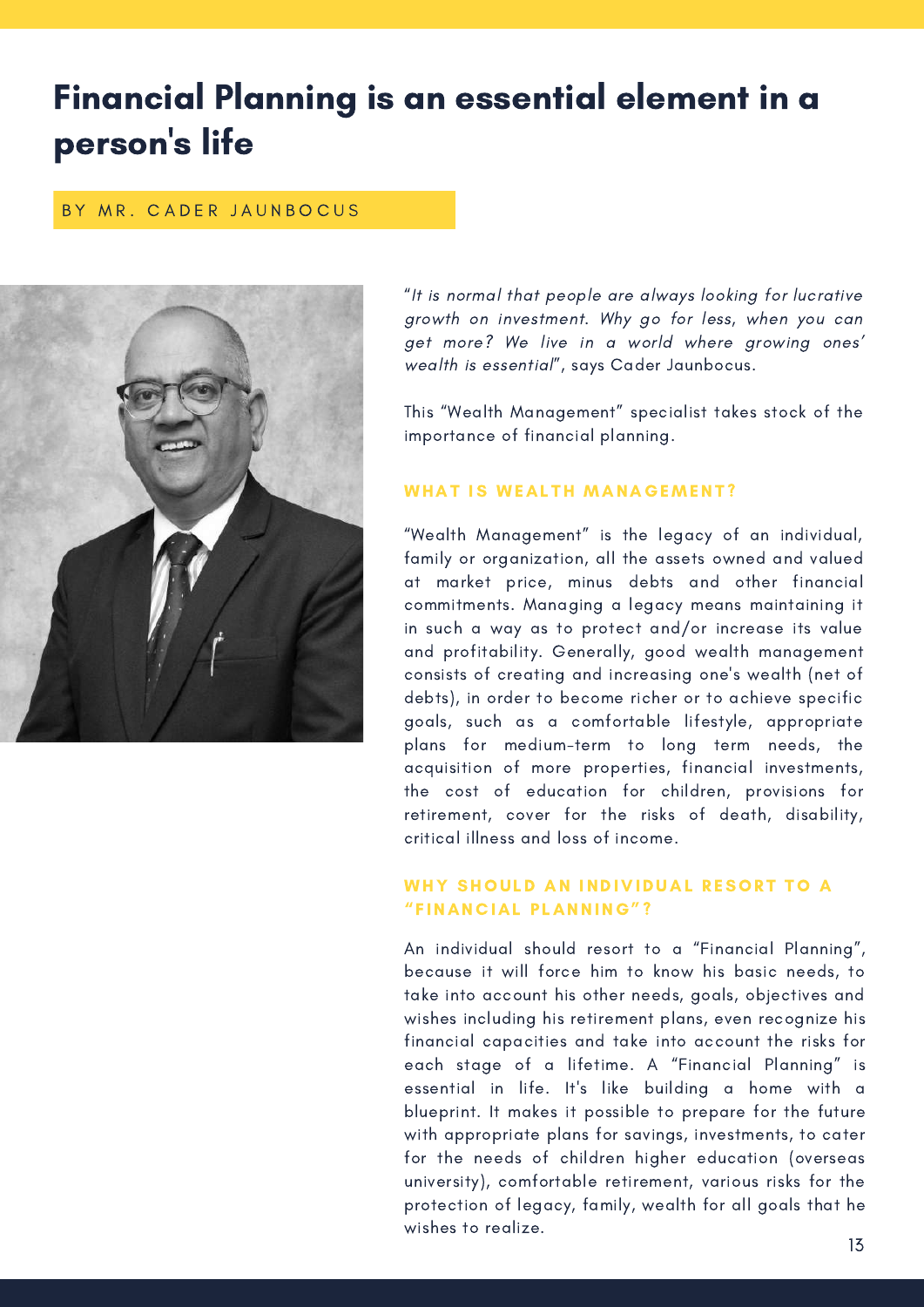#### PEOPLE ARE ALWAYS LOOKING FOR LUCRATIVE INVESTMENT PLANS. WHAT DO YOU ADVISE THEM?

It is normal that people are always looking for lucrative investment plans. Why go for less when you can get more? We live in a world where wealth is important. The richer you are, the safer you feel. Everyone has the right to dream. But beware! one has to know his financial capacities, his essential needs and his personal risk profile, then see the savings or investment plan or coverage that are rational to all of these. A competent financial adviser is in a good position to tell what to do. So, do not think that lucrative investments are better for someone because the more lucrative the investments, the higher the risks. If this is not the right profile, then forget about it right away. One has to wear a shoe size that matches the size of his feet. If the shoes are too big, sooner or later that person will fall. If they are too small, they will hurt the feet, all day long. This also applies to investment, if someone looks for too much growth, he will have to take the risk of losing a lot. But he does not invest either, if he does not have the necessary investment plans, he should not wait to become a richer person. People lose because the economic value of money is changing, and usually falling. There is inflation which absorbs the value of money. Make the money work so as not to lose either in amount or in value. But, be reasonable, proceed according to your personal profile and consult a professional financial adviser.

#### THE MORE ATTRACTIVE THE RETURN ON CAPITAL, THE HIGHER THE RISK. DO YOU THINK INVESTORS ARE WILLING TO TAKE MORE RISK FOR A STRONGER RETURN.

The more attractive a return, the higher the risk. The risk determines the return on investment, but one can also lose more since there are more risks. Investors are tempted by a high return. Sometimes, investors do not know or realize the risk rating, and jump into the water blindly. In an investment, it is important to have good visibility.

It would be better to have a rationality between financial resources, medium to long term goals & objectives, personal profile and balancing these with mixture of Investments, regular saving plans, protection covers in currencies that will retain value compared to continuously depreciating currency.

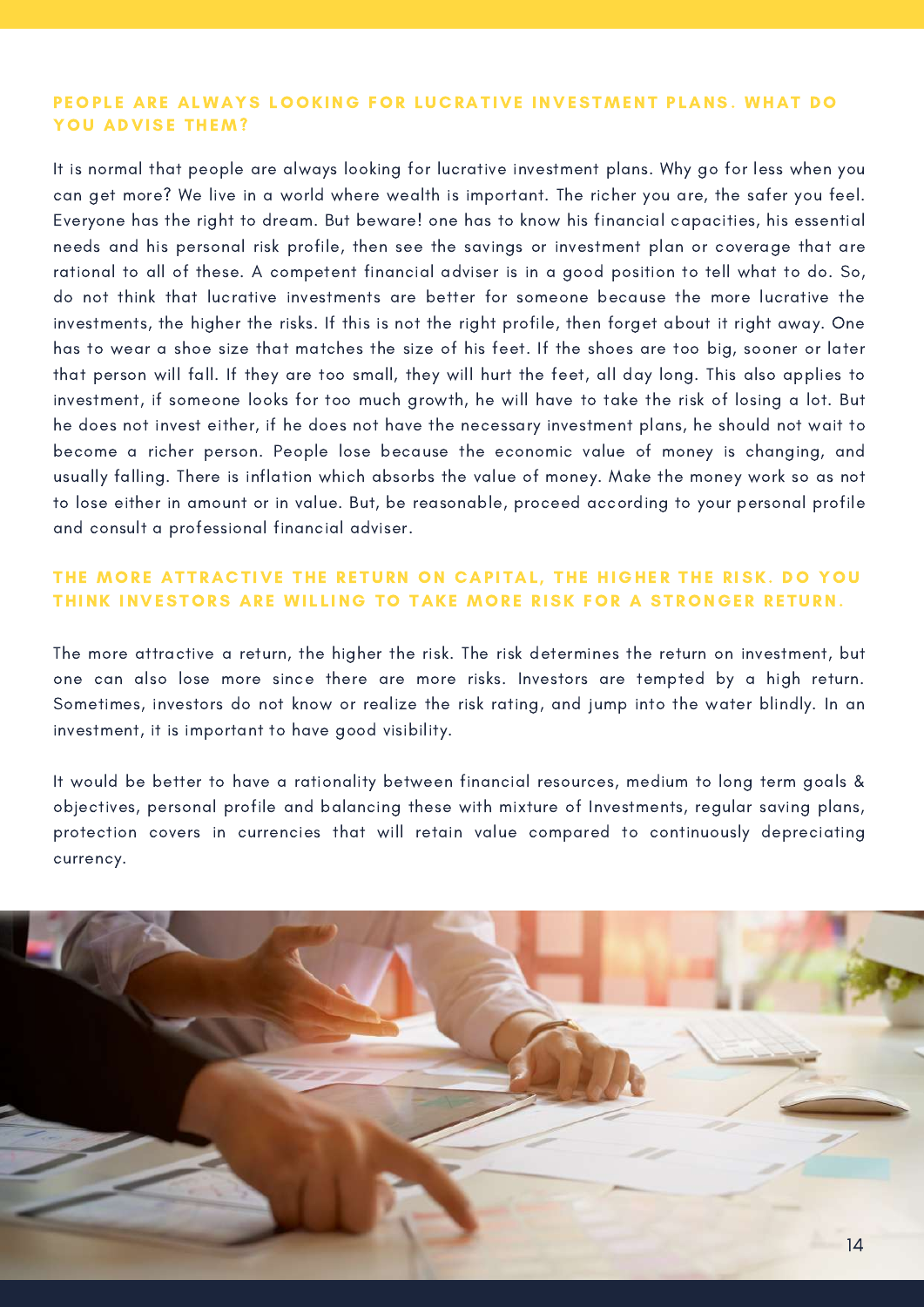### The Buddenbrooks effect: Why family business fortunes fade?

BY MR. SWADECK TAHER



Owner-managed businesses are ubiquitous around the world. Their importance varies across the developed and the developing world. According to Fortune 500, 85 percent of businesses with annual sales of \$1 billion or more in South-East Asia are owner-managed, in Latin America, it is 75 percent, in India, 67 percent, 65 percent in the Middle East whereas in the US that number is only 15 percent and in Europe, 40 percent. In the West, there have been many [reasons](https://www.jstor.org/stable/40694796) for this: the owner or family relinquishes control either voluntarily to raise money for inheritance taxes or loses control of the business to the state or banks. In Mauritius too, 48 out of the 100 biggest firms in the country are owner-managed, in the sense that they are run by the families that own the companies directly, and the near totality of small and medium enterprises that make up 54 percent of employment in Mauritius are owner-managed.

#### The Stages of Family ownership: 'Founder Stage' to 'Sibling Partnership' to 'Cousins Confederation'.

The pitfalls of sticking to owner-management are familiar ones. A founder starts a business that grows. This is called the 'founder stage', then it passes into the hands of siblings ('the sibling partnership' stage) and in the third generation turns into a 'cousins confederation'. In this third stage, it suffers from what is called the [buddenbrooks](https://www.jstor.org/stable/40694796) effect where the owner-managers increasingly become disinterested or incompetent, pursue security over innovation, and eventually cannot compete. [Research](https://www.mckinsey.com/business-functions/people-and-organizational-performance/our-insights/the-five-attributes-of-enduring-family-businesses) from Mckinsey shows that less than 30 percent of owner-managed businesses run by the family survive into the third generation. The economic historian Alfred Chandler blamed the persistence of [owner-management](https://hbr.org/2011/03/family-firms-need-professional) and keeping businesses in the hands of single families, which led to amateurishness and complacency, for the relative economic decline of Britain in the 19th century as compared to the US and Germany, countries that were less keen on owner-management and favoured professional management.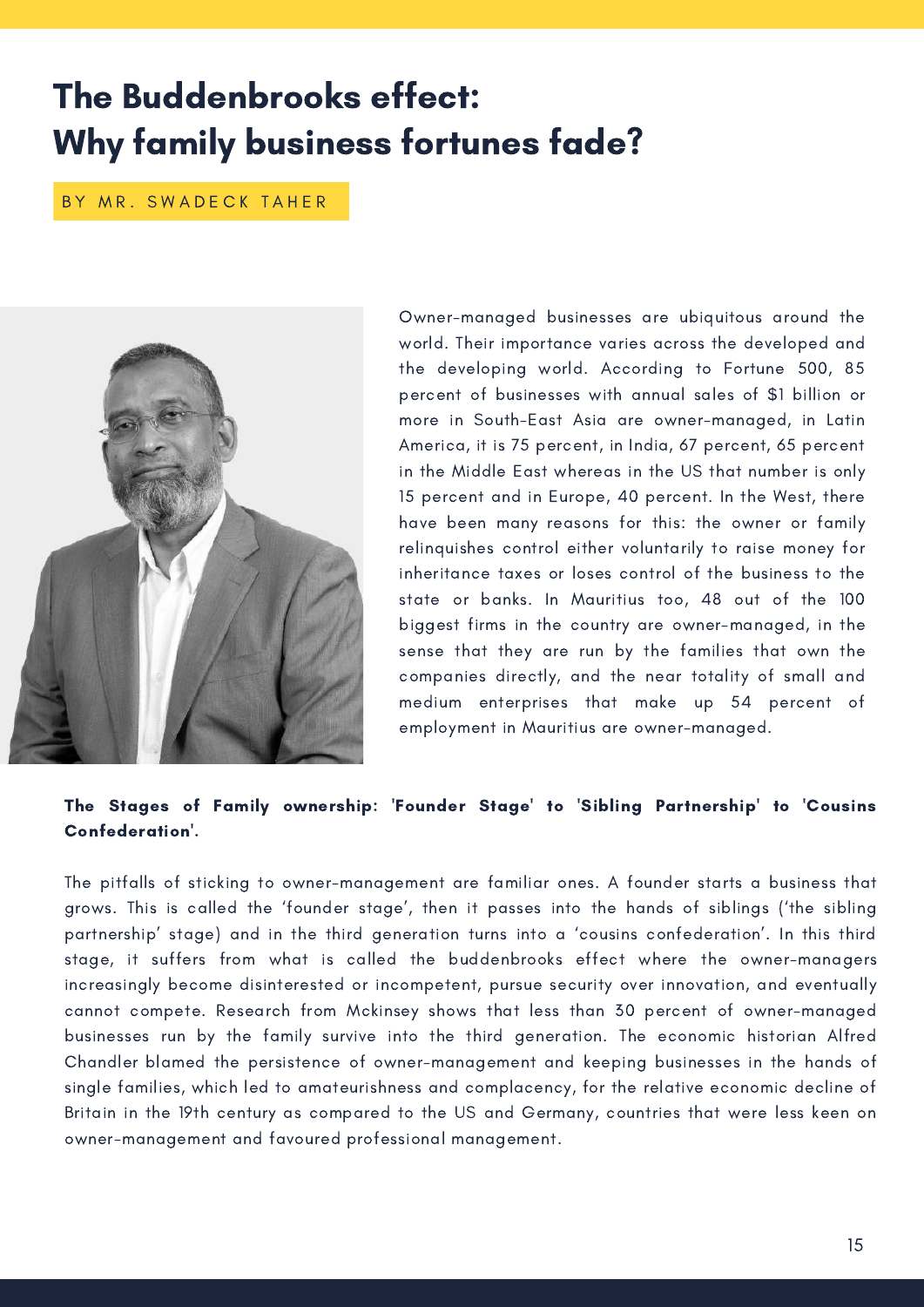#### From owner management to professional management

The transition from owner-management to professional management happens for a number of different reasons. Often, it's as a result of a generational transition as happened in the case of [Samsung](https://knowledge.insead.edu/blog/insead-blog/family-business-longevity-requires-owners-to-step-back-9251) where Lee Kun-Hee, the second-generation head of the company in the 1990s embarked on bringing in highly-paid, professional managers to help transition his company from a mass producer of cheap electronic goods to producing high-quality innovative ones. Or what happened in the case of the Taiwanese giant [Evergreen](https://knowledge.insead.edu/blog/insead-blog/family-business-longevity-requires-owners-to-step-back-9251) Group when after its founder Chang Yung-Fa died in 2017, three of his sons used their majority stake to ensure the group passed into the hands of a professional CEO. That they would insist on bringing in professionals is not surprising given the evidence that [businesses](https://www.mckinsey.com/business-functions/people-and-organizational-performance/our-insights/the-five-attributes-of-enduring-family-businesses) that are long-term survivors are those that are meritocratic when it comes to management, or the evidence found by a joint study by Harvard, [Stanford](https://hbr.org/2011/03/family-firms-need-professional) and the LSE that studied businesses in 20 countries and found that the worst-performing businesses were those that insisted on sticking with owner-management and rejected professionals after their founders had died.

Resorting to professional management can also be the result of a business having no other choice if it wants to grow. When owners are bogged down in the day-to-day running of the business and have no time to think strategically as a business grows, becomes more complex and diversified, demanding more specialized skills, it is hard to expect the family gene pool to keep up. Owner-managed businesses also are at a disadvantage when it comes to looking to expand through capital markets.

For example, in Turkey, an emerging economy dominated by [owner-managed](https://www.cairn.info/revue-de-l-entrepreneuriat-2014-3-page-143.htm) businesses, a 2014 study of 210 publicly listed Turkish companies found that even in cases where companies had a long track record of profitability, their market valuation was much lower than their professionally managed peers. Often this is due to investors being scared of owner-managers abusing minority shareholders or filling senior posts with family members.

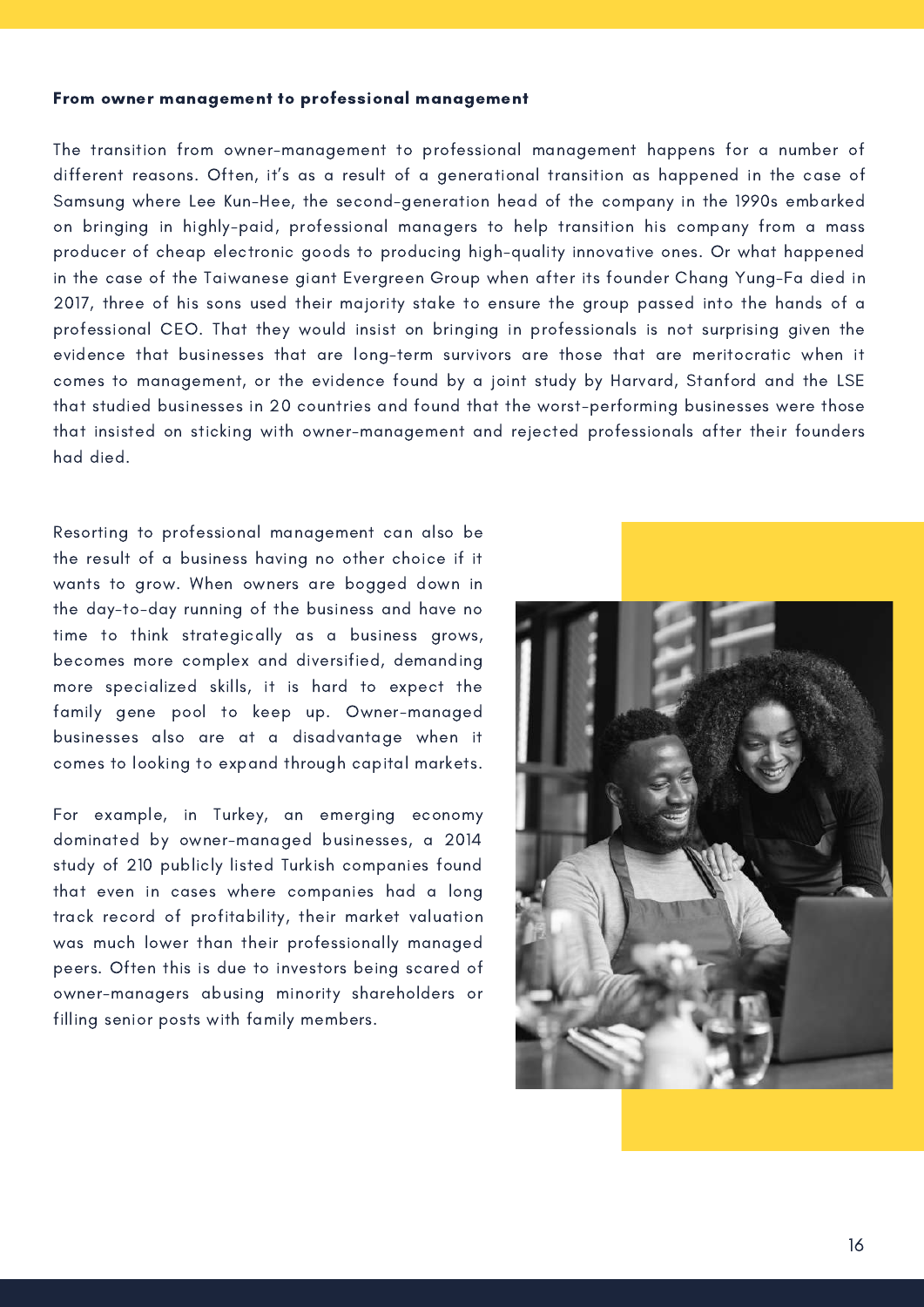

It is the same story in India too, another emerging market dominated by [owner-managed](https://www.business-standard.com/article/companies/professionally-managed-firms-offer-better-returns-than-family-businesses-113042600765_1.html) companies, where an analysis of the top 100 companies by market capitalization found that those that were professionally managed had average returns of 11 percent over a five year period whilst owner-managed ones saw their values fall by an annual average of 5 percent. An additional explanation of this greater investor confidence in professional management is the fact that professionally managed firms are able to analyse and respond more [effectively](https://www.jstor.org/stable/24758279) to potential threats such as foreign players coming into the market (something that we in Mauritius should remember having just signed free trade agreements with India and China) or following crises. After the 1997 crisis that laid the Asian Tigers low, much of the damage was blamed on the chaebol system of owner-managed conglomerates for being sluggish to predict and respond to the crisis and more South Korean firms followed Samsung's example to bring in professionals to replace [owner-managers.](https://www.jstor.org/stable/42704273) So it should not come as a surprise, that according to [PwC](https://www.familybusinessmagazine.com/preparing-transition-your-business-leader-outside-family-0) the number of owner-managed and family-run companies globally wanting to bring in professional management jumped from 25 percent in 2012 to 32 percent just two years later.

Moving from an owner-managed to a professionally-managed business is not without its difficulties, and can be risky if not done right. The big disadvantage of owner-managed businesses is that they have a hard time hanging onto talented managers since managers feel they have no real authority. This is also something to keep in mind when thinking about moving away from owner management. Once owners let go, they have to give professional managers full authority and not interfere in [management](https://www.jstor.org/stable/40396962) themselves. In India, a former personal assistant to the owner of Tithwal Mills who became its fully empowered CEO succeeded in turning the company that was lossmaking for a decade between 1957 and 1968, and in 1969 had put the company back into the black. Whereas in [Japan](https://www.jstor.org/stable/43897842), where owners insisted on staying on after having passed the company into the hands of a professional CEO did badly since it inevitably led to mistrust and conflict.

If owners themselves have to take a step back once they have taken the decision to professionalise the management of their business, this also has to be communicated to the second generation that would inherit ownership of the organization. Owners have to bring their families and successors on board and convince them of the transformation process as early as possible to convince them, as an [article](http://www.researchjournali.com/pdf/3951.pdf) succinctly puts it, "to treat the business as a profit and cash flow engine and not as a jobs program".